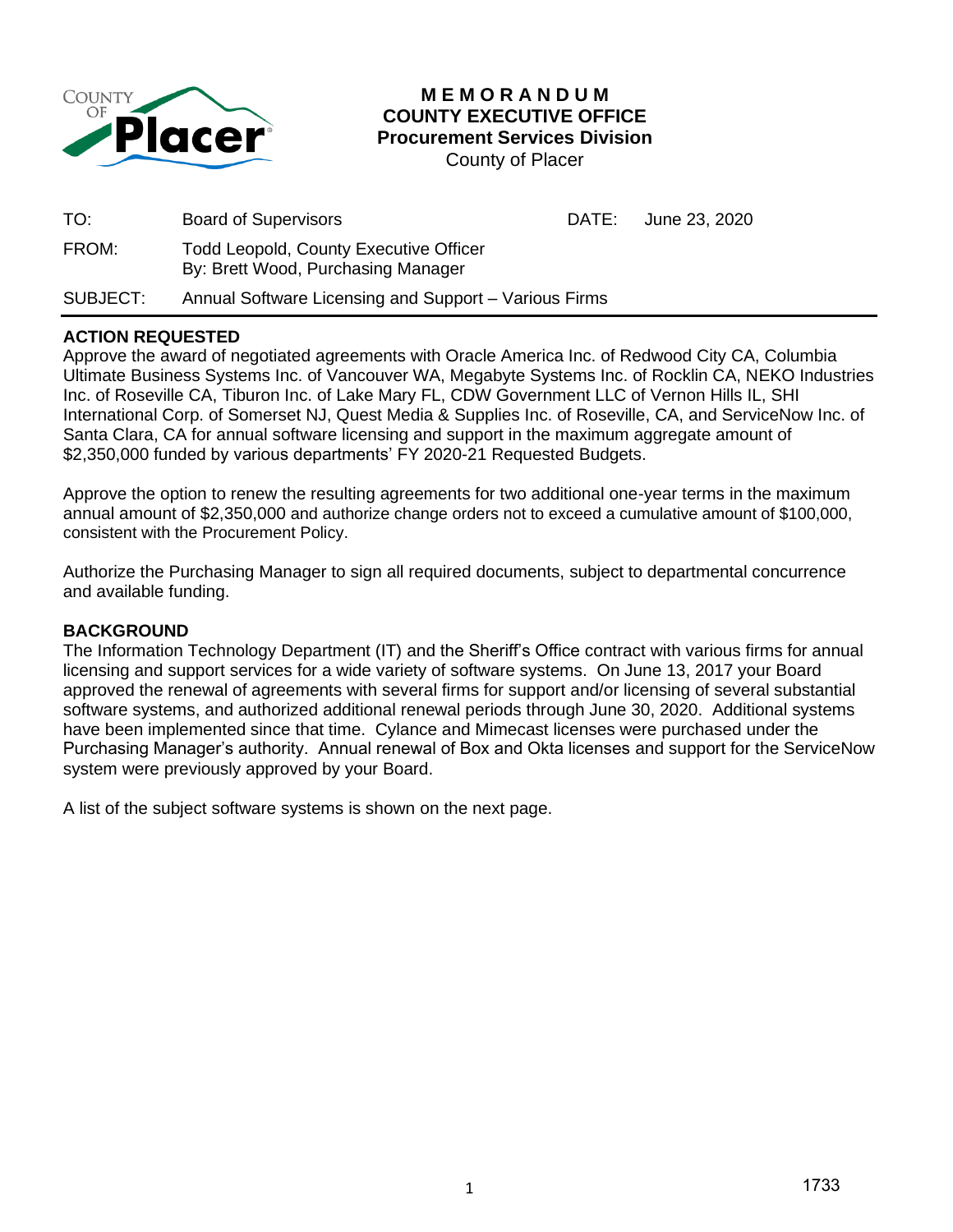| Name of Software<br><b>System</b>                | Name of Firm                               | <b>Managing</b><br>Dept. | <b>Current</b><br><b>Contract No.</b> | <b>Current</b><br><b>Expiration</b><br><b>Date</b> | <b>Current</b><br>Renewal<br>Cost |
|--------------------------------------------------|--------------------------------------------|--------------------------|---------------------------------------|----------------------------------------------------|-----------------------------------|
| <b>Oracle Databases</b>                          | Oracle America Inc.                        | IT                       | SCN101657                             | 06/30/2020                                         | \$297,026                         |
| <b>CUBS - Revenue</b><br>Services' Database      | Columbia Ultimate<br>Business Systems Inc. | IT                       | SCN101759                             | 06/30/2020                                         | \$200,000                         |
| <b>Property Tax</b><br><b>Management System</b>  | Megabyte Systems Inc.                      | IT                       | SCN101743                             | 06/30/2020                                         | \$385,158                         |
| Hyland's OnBase -<br><b>Document Management</b>  | Neko Industries, Inc.                      | IT                       | Various                               | Various                                            | \$204,450                         |
| <b>Integrated Public Safety</b><br><b>System</b> | Tiburon Inc.                               | <b>Sheriff</b>           | SCN101983                             | 06/30/2020                                         | \$419,000                         |
| <b>Box Licenses</b>                              | CDW-G Inc.                                 | IT                       | PO102105                              | 05/10/2021                                         | \$167,200                         |
| <b>Okta Licenses</b>                             | CDW-G Inc.                                 | IT                       | PO101598                              | 11/30/2020                                         | \$221,744                         |
| <b>Mimecast Licenses</b>                         | SHI International Corp.                    | IT                       | PO101452                              | 11/18/2020                                         | \$103,796                         |
| <b>Cylance Licenses</b>                          | Quest Media &<br><b>Supplies</b>           | ΙT                       | PO100710<br>PO101192                  | 06/30/2020                                         | \$133,650                         |
| <b>ServiceNow Service</b><br><b>Management</b>   | ServiceNow, Inc.                           | IT                       | PO101535                              | 08/31/2020                                         | \$170,790                         |
|                                                  |                                            |                          |                                       | <b>TOTAL:</b>                                      | \$2,302,814                       |

# Oracle Databases – Oracle America Inc.

Oracle has been the County's standard database management software since 1997. This software is used for several databases within the County including the current financial system (PAS), the Human Capital Management system (ACORN), and various other department-specific applications. Standardization provides efficiency in support, integration, and monitoring. Oracle has provided a quote in the amount of \$297,026 for the upcoming support period. This is a 4.0% increase from the current support period, which is consistent with Oracle's standard annual increase.

# CUBS Revenue Services Database - Columbia Ultimate Business Systems (CUBS)

The Revenue Services Division of the County Executive Office utilizes a database and information management system designed and produced by Columbia Ultimate Business Systems (CUBS). A software license fee and software support fee must be paid to CUBS each year in order to maintain use and support of the system. Revenue Services also uses CUBS' mailing services for statements and correspondence generated from the database. CUBS has provided a quote for license and support for the upcoming support period of July 1, 2020 through June 30, 2021. Pricing for all modules is approximately 3% higher than the current support period. Revenue Services has requested renewal of the agreement in the same maximum amount of \$200,000.

It should be noted that although CUBS maintains the current system to the best of its ability, it is more than 20 years old and uses software processes that are obsolete. Ontario Systems LLS who is the parent company to CUBS has developed a replacement system that is based on more current technology and is more efficient than the old system. Revenue Services has budgeted for the replacement in the upcoming FY 2020-21 and will seek your Board's approval for the purchase of the new system at a future date.

#### Property Tax System – Megabyte Systems Inc.

The County has been contracting with Megabyte Systems since July 1995 to provide software maintenance for the Property Tax System application, database, and server operating system. The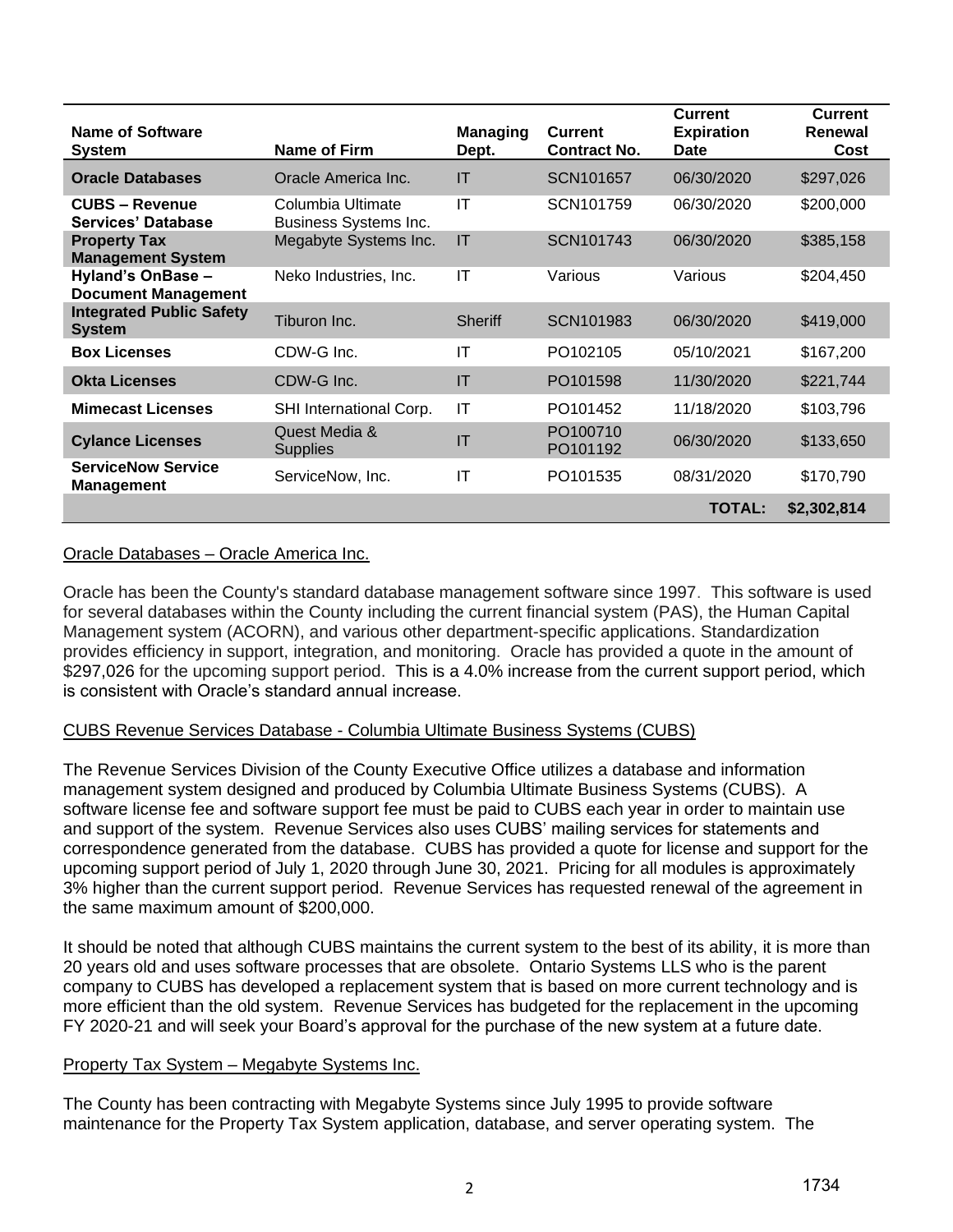Assessor, Auditor, Tax Collector, and Clerk of the Board share this system to manage the property tax assessment, billings, payments, and property tax appeals. Megabyte is the software licensor and the only vendor authorized to provide the necessary support for this system.

Megabyte has provided a quote in the amount of \$385,158 for the next year of support and maintenance. This is a 2.3% increase over the current support period, in accordance with the terms of the contract.

#### Hyland OnBase Document Management – Neko Industries, Inc.

OnBase is a cloud-based, Countywide Electronic Document Management System (EDMS). In September 2016 your Board approved a countywide initiative to convert the previous document management system from Hyland's Sire software (on-site system) to Hyland's more efficient OnBase (cloud based) software system. The IT Department provided oversight and the effort was broken down into several smaller more manageable projects. The OnBase software is owned and licensed by Hyland. Hyland provides ongoing software license and support services through authorized service partners. Hyland's partner Neko Industries Inc. provided the County's conversion service and has been providing the ongoing support for all segments of the system.

The cost of support for each segment of the system has remained constant for the past 3 years, and is guaranteed not to increase by more than 5% each year. The maximum estimated cost for the next year for all portions of the system is \$204,450.

#### Integrated Public Safety System – Tiburon Inc.

The Sheriff's Office has been utilizing software owned and published by Tiburon Inc. for their Integrated Public Safety System. The system includes modules for the Sheriff's Computer-Aided Dispatch, Mobile CAD, Records Management, and Corrections Management functions. The system has been in use since 2005 with the CAD module being last upgraded in 2019, the Records module upgrade being completed this Fall and the Corrections module being upgraded in 2021.

Tiburon has provided a quote in the amount of \$419,001 for the next year of support and maintenance. This is a 5% increase over the current support period, in accordance with the terms of the contract.

# Box Software Licenses – CDW Government Inc.

The IT Department is responsible for the security of the County's data files that move into and out of the County's network and various systems. Many County users have a legitimate business need to share files with other public agencies and/or individuals who do not have access to the County's network. One way of doing this is to use external, web-based file-sharing platforms. In 2017, the Department selected Box as the County's collaborative file sharing solution for not only external use but also for internal use between County departments and divisions. At present, Box continues to meet the County's strict information technology security standards.

There are currently 1100 Box licenses in use. The licenses must be renewed each year. Box does not sell licenses directly, they must be purchased through an authorized reseller. CDW Government Inc. offers favorable pricing to the County under a contract awarded by the State of California. Section 3.5A of the Placer County Procurement Policy permits the use of other public agency contracts without further competitive bidding. The state contract offered by CDW-G qualifies for this exemption.

# Okta Software Licenses – CDW Government Inc.

The IT Department has been using Okta software for single sign-on and multi-factor authentication services since December 2015. Okta is necessary security control to protect County data in the cloud and is used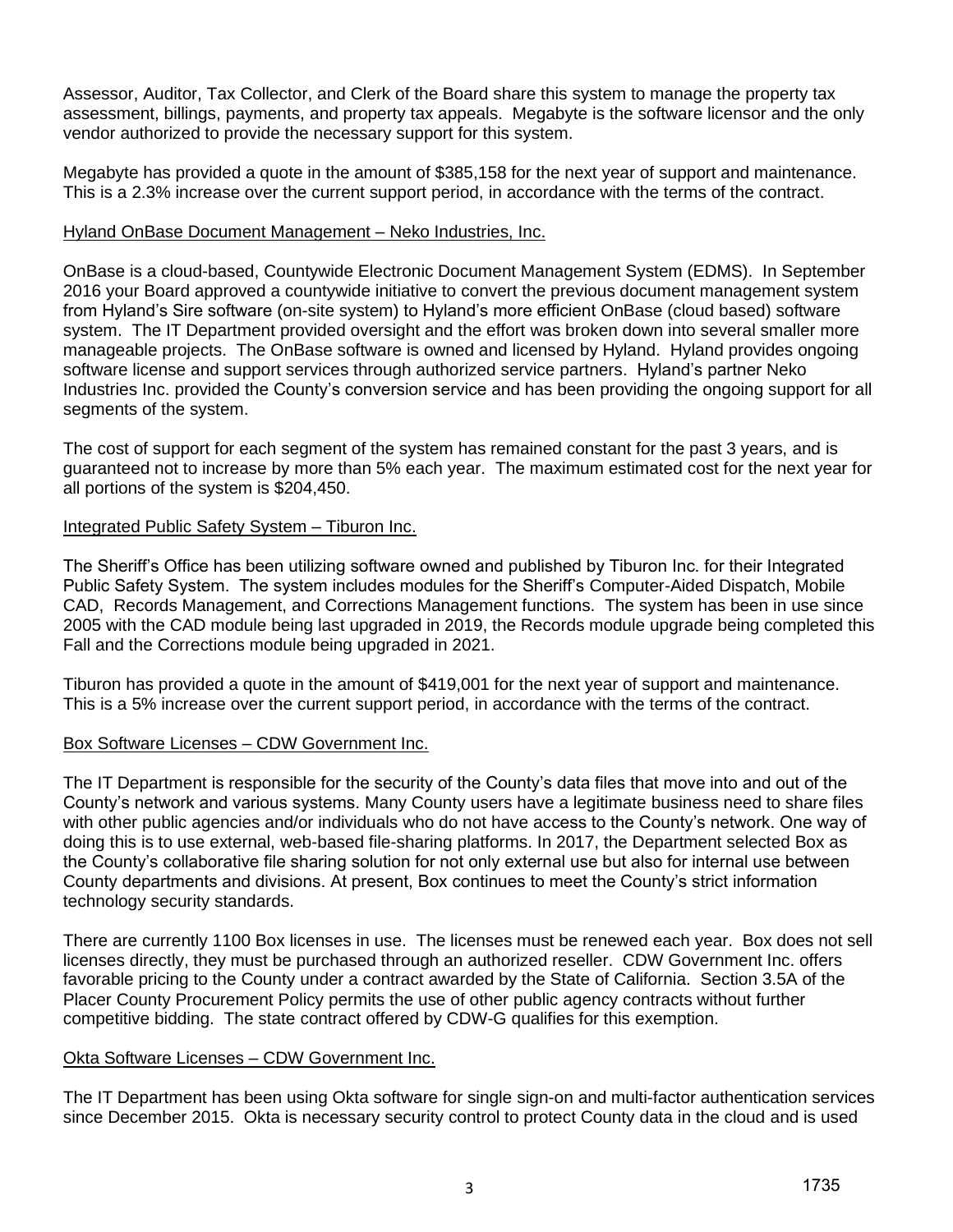as an integral security control in the Workday application, Box (file sharing) application, and several others. The use of Okta to validate user credentials provides expedited access to the applications, saves data entry and processing time by users, and saves support staff time and effort by eliminating the need to maintain and manage separate user credentials for each application.

There are currently 3200 Okta licenses in use. The licenses must be renewed each year. Okta does not sell licenses directly, they must be purchased through an authorized reseller. CDW Government Inc. offers favorable pricing to the County under a contract awarded by the State of California. Section 3.5A of the Placer County Procurement Policy permits the use of other public agency contracts without further competitive bidding. The state contract offered by CDW-G qualifies for this exemption.

#### Mimecast – SHI International Corp.

Email security is a critical part of the County's overall information security posture. Phishing email attacks increase in sophistication every week. Most network intrusions and ransomware attacks begin with a phishing email. In November, 2019 IT replaced the 10-year old solution using Barracuda software with Mimecast Secure Messaging to increase the capacity to block malicious email messages. Mimecast is a cloud service which provides inspection of incoming and outgoing mail, spam and phishing protection, email encryption service and Data Loss Prevention.

IT currently maintains 2800 user licenses for Mimecast secure messaging. The licenses must be renewed each year. Mimecast only sells its licenses through authorized resellers. SHI offers favorable pricing to the County through an OMNIA Partners cooperative pricing agreement which is available to public agencies. SHI has provided quote in the total amount of \$103,796 for the next license year. This increase is consistent with annual Mimecast's standard annual increases and continues to be very favorable pricing. Section 3.5B of the Placer County Procurement Policy permits the use of such cooperative agreements without further competitive bidding.

# Cylance – Quest Media & Supplies Inc.

The IT Department has used Cylance software to detect and eliminate cyber threats to the County network since March 2018. This software uses artificial intelligence (AI) to identify and block known and unknown ransomware, advanced threats, and malware from running on the devices that may encounter the malicious software. There are currently 3300 Cylance licenses in use, which must be renewed each year. Cylance does not sell licenses directly, they must be purchased through an authorized reseller. Quest Media and Supplies Inc. of Roseville, CA has traditionally offered the most favorable pricing to the County, under a contract awarded by the State of California. Pricing under this contract is estimated to be 40-50% lower than Cylance's standard price. Quest has provided a quote for a 3-year license term, in the total amount of \$133,650. This multi-year purchase will provide an estimated savings of \$11,000 per year, or a total of \$33,000.

Section 3.5A of the Placer County Procurement Policy permits the use of other public agency contracts without further competitive bidding. The state contract offered by Quest Media qualifies for this exemption.

# ServiceNow Service Management – ServiceNow Inc.

On September 15, 2015, your Board approved the award of competitive Request for Proposals No. 10474 to implement ServiceNow's Service Management software. This software is a work ticketing application that IT uses to manage its daily work. It provides a systematic process for recording requests for service, tracks staff efforts to resolve them, and automates billing for service when appropriate. The current software support period will expire on August 31, 2020. ServiceNow has provided pricing for the next year of support in the amount of \$170,790. Renewing support assures optimum use of the system.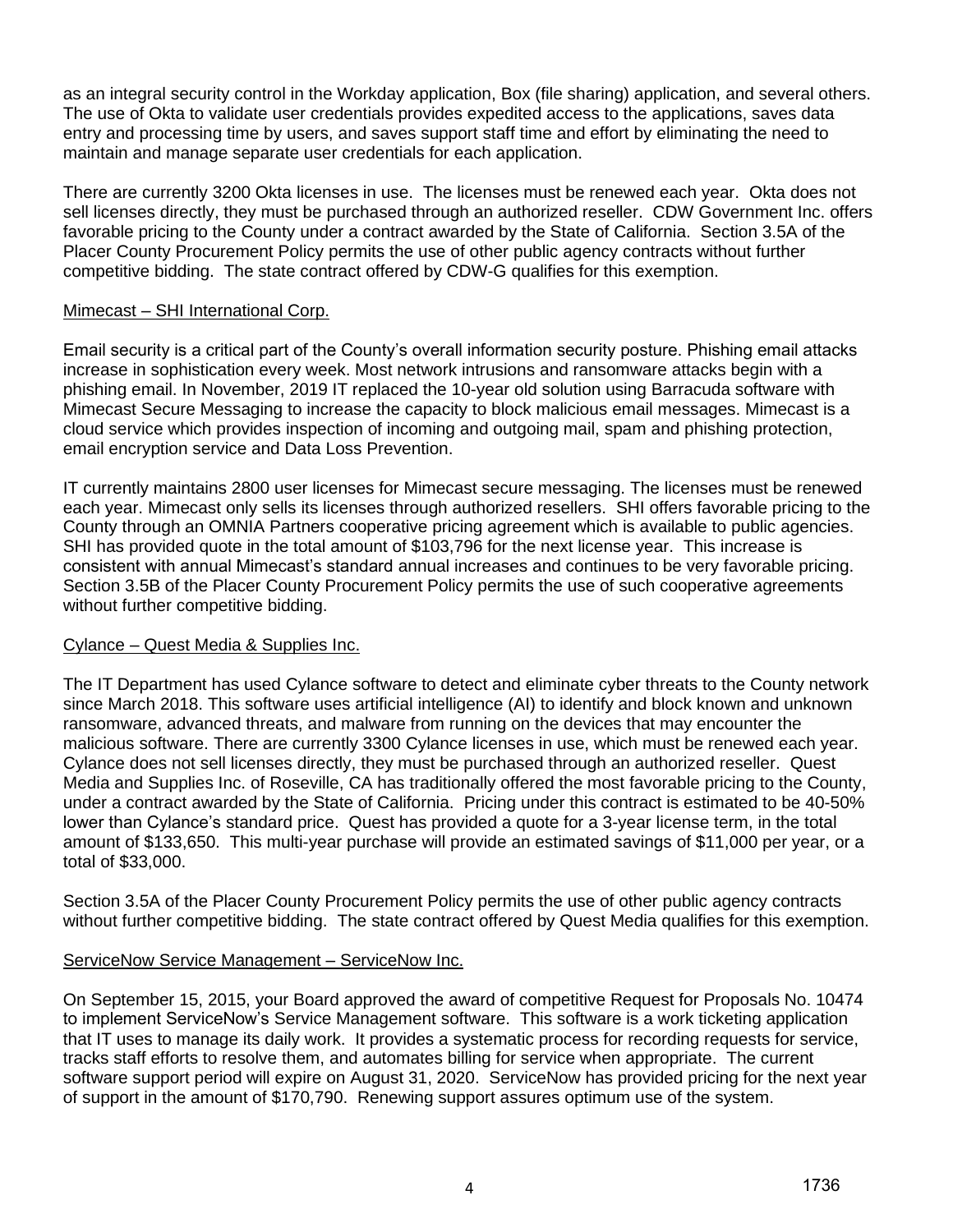#### **SUMMARY**

Upon your Board's approval, agreements will be renewed for the software systems itemized above. Actual renewal amounts will be negotiated within the existing terms of each respective agreement, not to exceed an aggregate amount of \$2,350,000.

#### **FISCAL IMPACT**

Funding for these support services are in each department's Requested Budget for FY 2020-21. Funding for the optional renewal periods will be in each department's requested budget for future budget years.